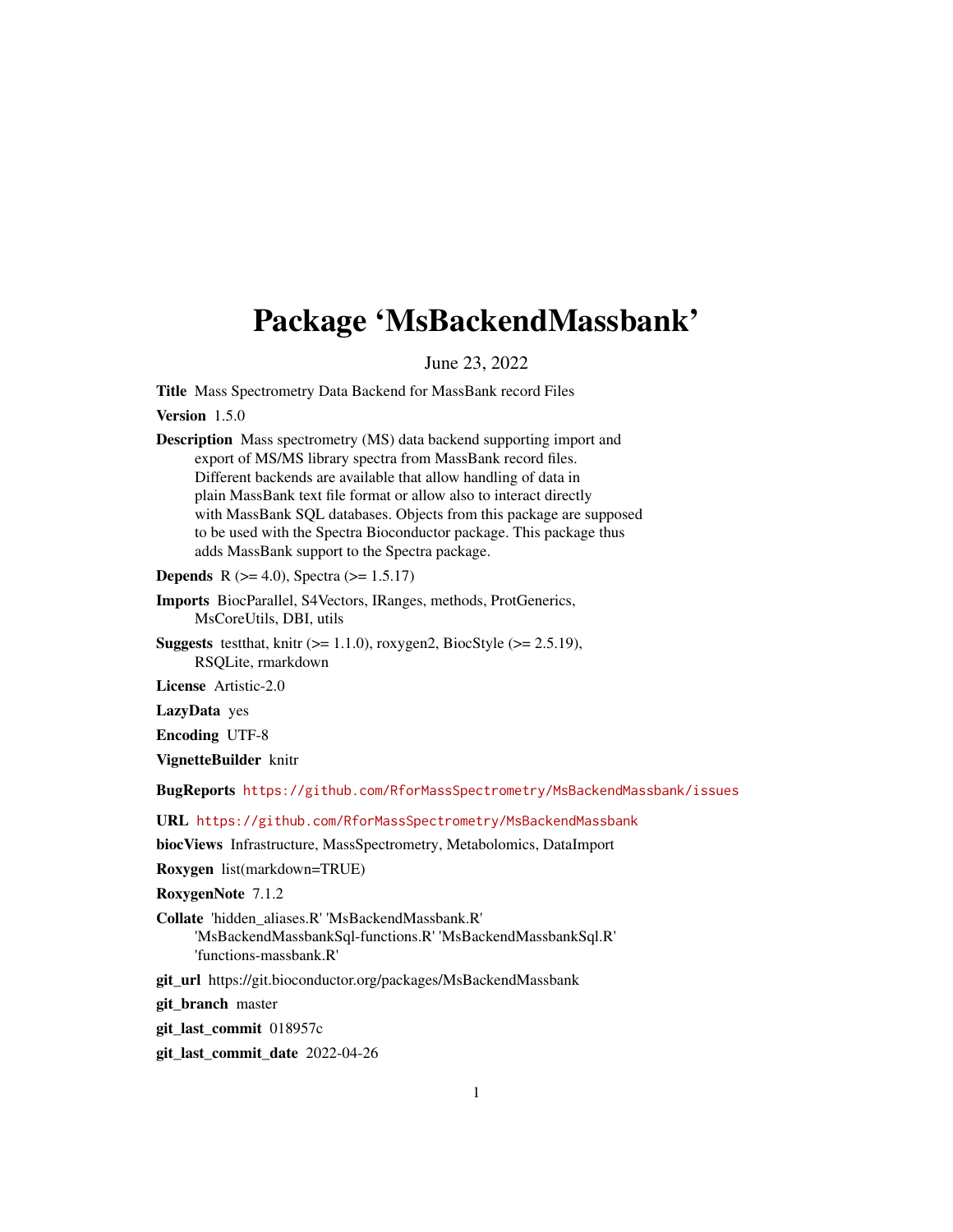#### <span id="page-1-0"></span>Date/Publication 2022-06-23

```
Author RforMassSpectrometry Package Maintainer [cre],
```

```
Michael Witting [aut] (<https://orcid.org/0000-0002-1462-4426>),
Johannes Rainer [aut] (<https://orcid.org/0000-0002-6977-7147>),
Michael Stravs [ctb]
```
#### Maintainer

RforMassSpectrometry Package Maintainer <maintainer@rformassspectrometry.org>

## R topics documented:

| Index |  |  |  |  |  |  |  |  |  |  |  |  |  |  |  |  |  |  |
|-------|--|--|--|--|--|--|--|--|--|--|--|--|--|--|--|--|--|--|

<span id="page-1-1"></span>metaDataBlocks *Metadata blocks to be read*

### Description

metaDataBlocks returns a data.frame with the MassBank metadata blocks and whether they should be imported by default from the MassBank text files.

#### Usage

```
metaDataBlocks()
```
#### Value

A data.frame with metadata blocks.

#### Author(s)

Michael Witting

### Examples

metaDataBlocks()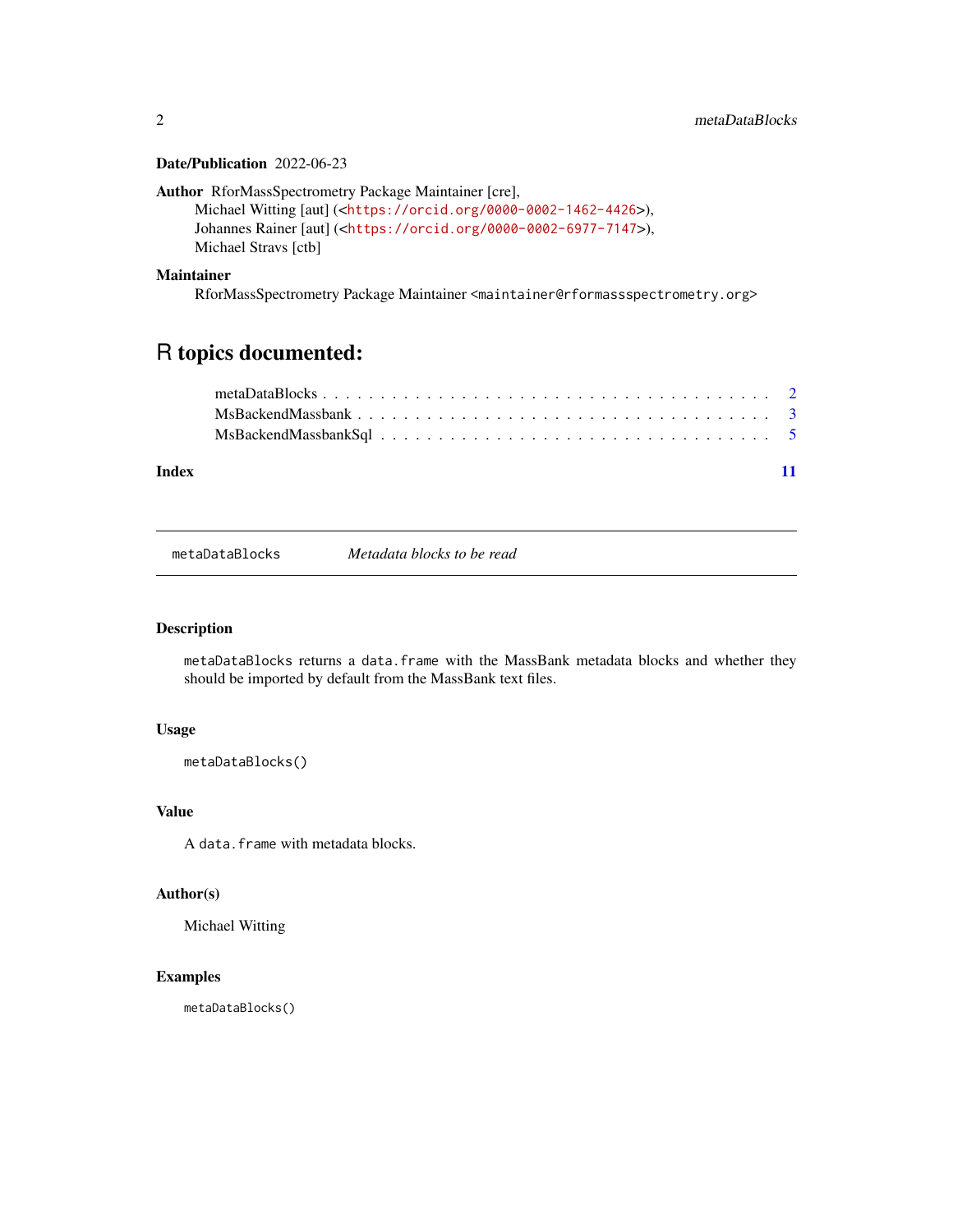<span id="page-2-0"></span>MsBackendMassbank *MS data backend for mgf files*

#### Description

The MsBackendMassbank class supports import of MS/MS spectra data from MS/MS spectrum data from [Massbank](https://github.com/MassBank/MassBank-data) files. After initial import, the full MS data is kept in memory. MsBackendMassbank extends the [MsBackendDataFrame\(\)](#page-0-0) backend directly and supports thus the [applyProcessing\(\)](#page-0-0) function to make data manipulations persistent.

New objects are created with the MsBackendMassbank function. The backendInitialize method has to be subsequently called to initialize the object and import MS/MS data from (one or more) MassBank files. Optional parameter nonStop allows to specify whether the import returns with an error if one of the text files lacks required data, such as mz and intensity values (default nonStop = FALSE), or whether only affected file(s) is(are) skipped and a warning is shown (nonStop = TRUE). Note that any other error will abort import regardless of parameter nonStop.

#### Usage

```
## S4 method for signature 'MsBackendMassbank'
backendInitialize(
  object,
  files,
  metaBlocks = metaDataBlocks(),
  nonStop = FALSE,
  ...,
  BPPARAM = bpparam()
)
MsBackendMassbank()
## S4 method for signature 'MsBackendMassbank'
spectraVariableMapping(object, format = c("Massbank"))
## S4 method for signature 'MsBackendMassbank'
export(
  object,
  x,
  file = tempfile(),mapping = spectraVariableMapping(MsBackendMassbank()),
  ...
\mathcal{L}
```
#### Arguments

| object | Instance of MsBackendMassbank class.                                      |
|--------|---------------------------------------------------------------------------|
| files  | character with the (full) file name(s) of the MassBank file(s) from which |
|        | MS/MS data should be imported.                                            |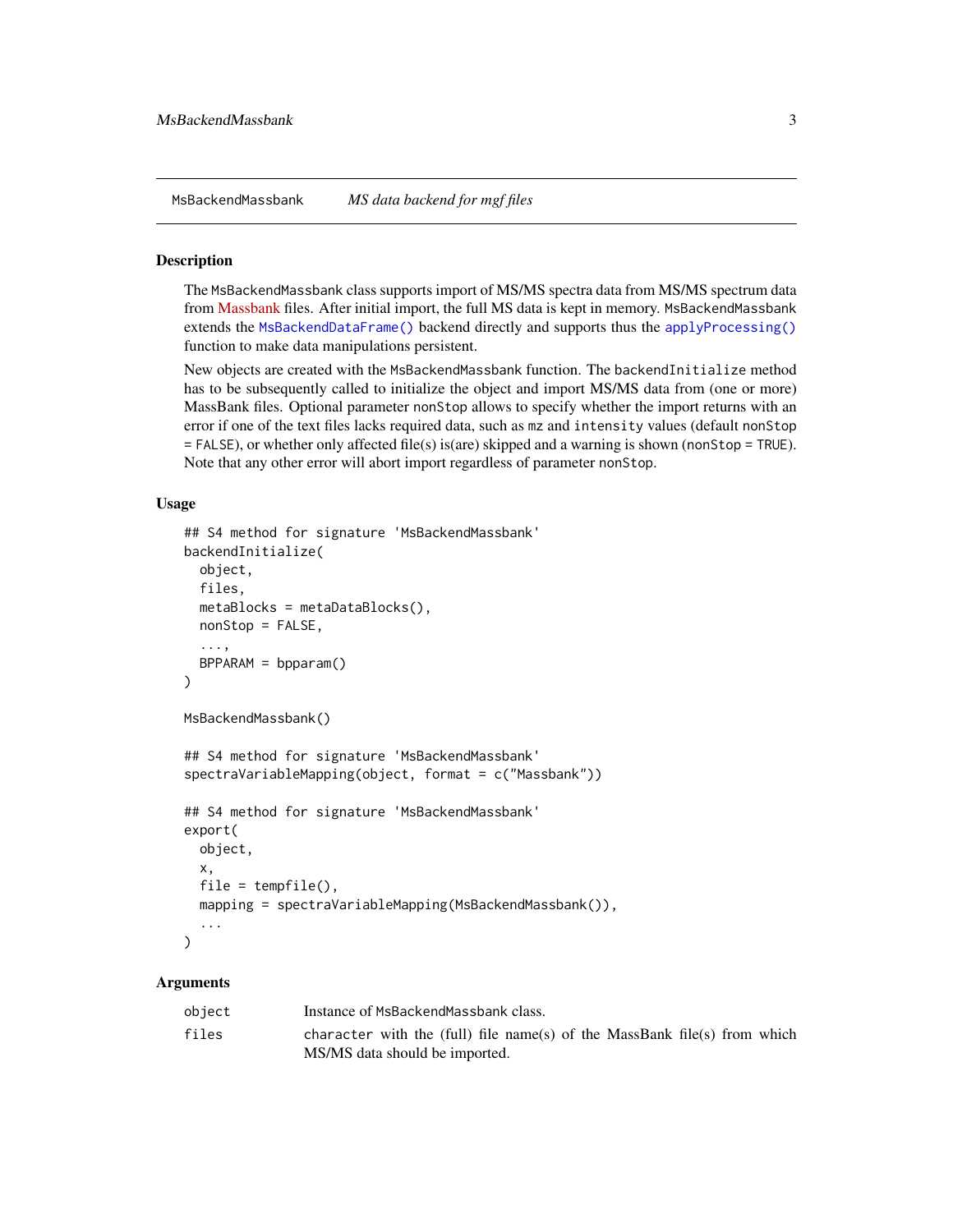#### <span id="page-3-0"></span>4 MsBackendMassbank

| metaBlocks     | data. frame indicating which metadata shall be imported. Default is metaDataBlocks().                                                                                                                                                                                                                                     |
|----------------|---------------------------------------------------------------------------------------------------------------------------------------------------------------------------------------------------------------------------------------------------------------------------------------------------------------------------|
| nonStop        | logical (1) whether import should be stopped if an xml file does not contain<br>all required fields. Defaults to nonStop = FALSE.                                                                                                                                                                                         |
| $\ddots$ .     | Currently ignored.                                                                                                                                                                                                                                                                                                        |
| <b>BPPARAM</b> | Parameter object defining the parallel processing setup to import data in parallel.<br>Defaults to BPPARAM = bpparam(). See bpparam() for more information.                                                                                                                                                               |
| format         | for spectraVariableMapping: character(1) defining the format to be used.<br>Currently only format = "Massbank" is supported.                                                                                                                                                                                              |
| $\times$       | Spectra() object that should be exported.                                                                                                                                                                                                                                                                                 |
| file           | for export: character $(1)$ defining the output file.                                                                                                                                                                                                                                                                     |
| mapping        | for export: named character vector allowing to specify how fields from the<br>Massbank file should be renamed. Names are supposed to be the spectra variable<br>name and values of the vector the field names in the Massbank file. See output of<br>spectraVariableMapping(MsBackendMassbank()) for the expected format. |

### Value

backendInitialize and MsBackendMassbank return an instance of MsBackendMassbank-class.

#### Author(s)

Michael Witting

#### Examples

```
## Create an MsBackendMassbank backend and import data from a test file.
fls <- dir(system.file("extdata", package = "MsBackendMassbank"),
   full.names = TRUE, pattern = "txt$")
be <- backendInitialize(MsBackendMassbank(), fls)
be
be$msLevel
be$intensity
be$mz
## Initializing a backend reading additional metadata columns/information
mb <- metaDataBlocks()
mb
mb[1, 2] <- TRUE
be <- backendInitialize(MsBackendMassbank(), fls, metaBlocks = mb)
spectraVariables(be)
be$instrument
```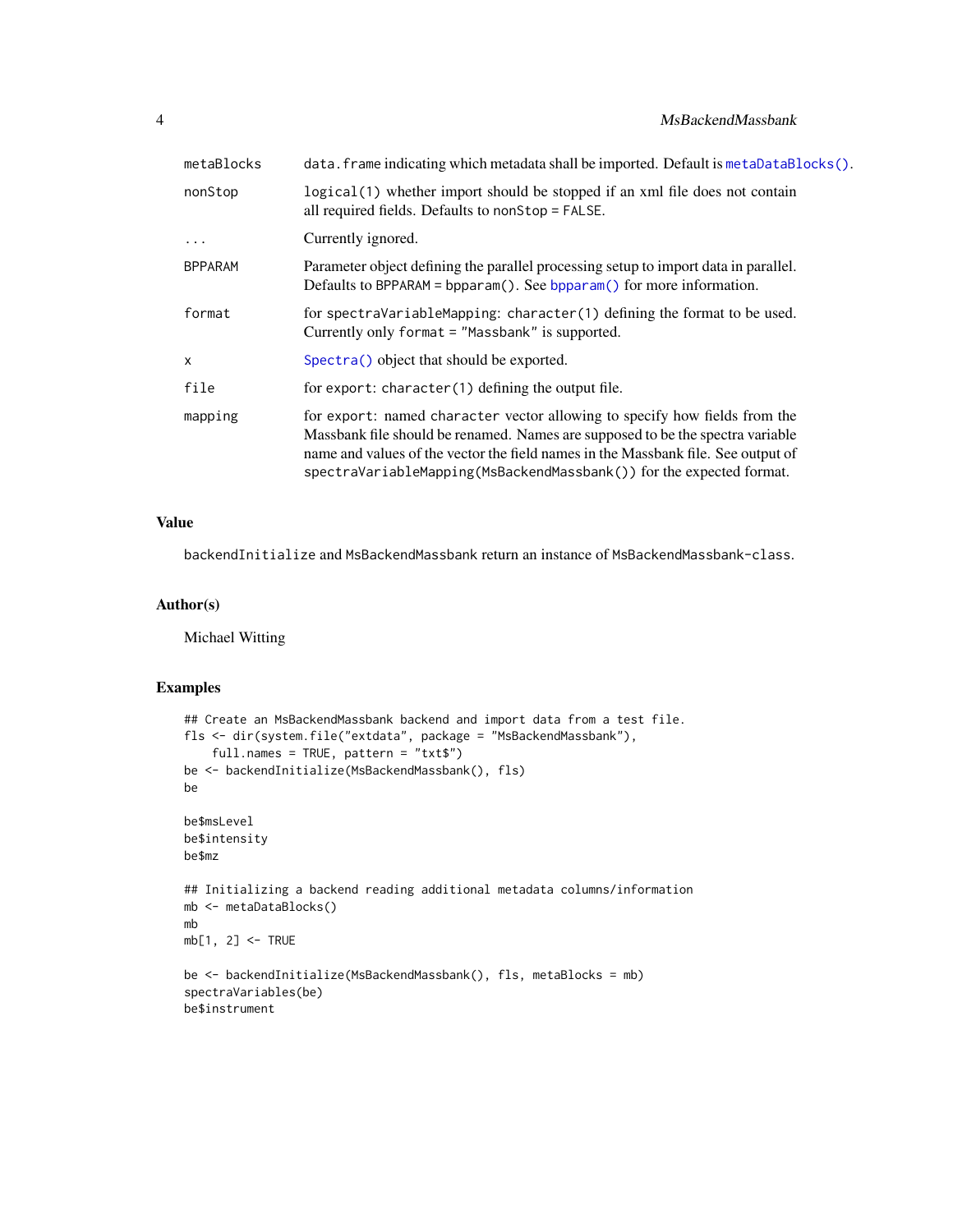<span id="page-4-0"></span>MsBackendMassbankSql *MS backend accessing the MassBank MySQL database*

#### Description

The MsBackendMassbankSq1 provides access to mass spectrometry data from [MassBank](https://massbank.eu/MassBank/) by directly accessing its MySQL/MariaDb database. In addition it supports adding new spectra variables or *locally* changing spectra variables provided by MassBank (without changing the original values in the database).

Note that MsBackendMassbankSql requires a local installation of the MassBank database since direct database access is not supported for the *main* MassBank instance.

Also, some of the fields in the MassBank database are not directly compatible with Spectra, such as the *collision energy* which is not available as a numeric value. The collision energy as available in MassBank is reported as spectra variable "collision\_energy\_text". Also, precursor m/z values reported for some spectra can not be converted to a numeric and hence NA is reported with the spectra variable precursorMz for these spectra. The variable "precursor\_mz\_text" can be used to get the *original* precursor m/z reported in MassBank.

#### Usage

```
MsBackendMassbankSql()
```
## S4 method for signature 'MsBackendMassbankSql' backendInitialize(object, dbcon, ...)

```
## S4 method for signature 'MsBackendMassbankSql'
peaksData(object, columns = peaksVariables(object))
```

```
## S4 method for signature 'MsBackendMassbankSql'
dataStorage(object)
```

```
## S4 replacement method for signature 'MsBackendMassbankSql'
intensity(object) <- value
```
## S4 replacement method for signature 'MsBackendMassbankSql' mz(object) <- value

```
## S4 method for signature 'MsBackendMassbankSql'
reset(object)
```

```
## S4 method for signature 'MsBackendMassbankSql'
spectraData(object, columns = spectraVariables(object))
```

```
## S4 method for signature 'MsBackendMassbankSql'
spectraNames(object)
```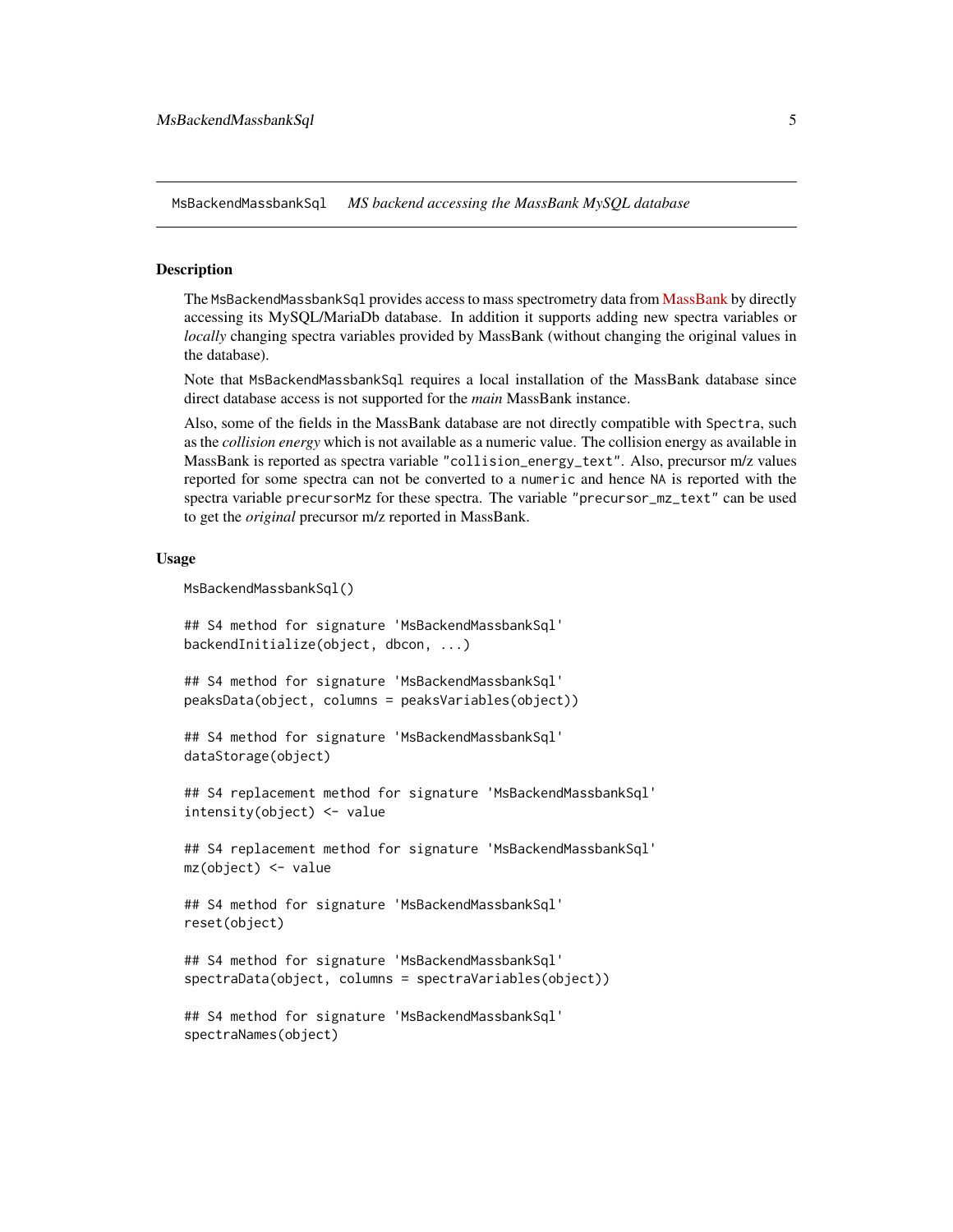```
## S4 replacement method for signature 'MsBackendMassbankSql'
spectraNames(object) <- value
## S4 method for signature 'MsBackendMassbankSql'
tic(object, initial = TRUE)
## S4 method for signature 'MsBackendMassbankSql'
x[i, j, ..., drop = FALSE]## S4 method for signature 'Spectra'
compounds(object, ...)
## S4 method for signature 'MsBackendMassbankSql'
compounds(object, ...)
## S4 replacement method for signature 'MsBackendMassbankSql'
x$name <- value
```
## S4 method for signature 'MsBackendMassbankSql' precScanNum(object)

### Arguments

| object           | Object extending MsBackendMassbankSq1.                                                                                                                                                                                                                                                                                                                       |
|------------------|--------------------------------------------------------------------------------------------------------------------------------------------------------------------------------------------------------------------------------------------------------------------------------------------------------------------------------------------------------------|
| dbcon            | For backendInitialize, MsBackendMassbankSql: SQL database connection<br>to the MassBank (MariaDb) database.                                                                                                                                                                                                                                                  |
| $\cdots$         | Additional arguments.                                                                                                                                                                                                                                                                                                                                        |
| columns          | For spectraData accessor: optional character with column names (spectra<br>variables) that should be included in the returned DataFrame. By default, all<br>columns are returned. For peaksData accessor: optional character with re-<br>quested columns in the individual matrix of the returned list. Use peaksVariables(object)<br>for supported columns. |
| value            | replacement value for $\le$ - methods. See individual method description or ex-<br>pected data type.                                                                                                                                                                                                                                                         |
| initial          | For tic: logical(1) whether the initially reported total ion current should be<br>reported, or whether the total ion current should be (re)calculated on the actual<br>$data (initial = FALSE).$                                                                                                                                                             |
| x                | Object extending MsBackendMassbankSql.                                                                                                                                                                                                                                                                                                                       |
| i                | For [: integer, logical or character to subset the object.                                                                                                                                                                                                                                                                                                   |
| j                | For [: not supported.                                                                                                                                                                                                                                                                                                                                        |
| drop             | For [: not considered.                                                                                                                                                                                                                                                                                                                                       |
| name             | name of the variable to replace for <- methods. See individual method descrip-<br>tion or expected data type.                                                                                                                                                                                                                                                |
| spectraVariables |                                                                                                                                                                                                                                                                                                                                                              |
|                  | For selectSpectraVariables: character with the names of the spectra vari-<br>ables to which the backend should be subsetted.                                                                                                                                                                                                                                 |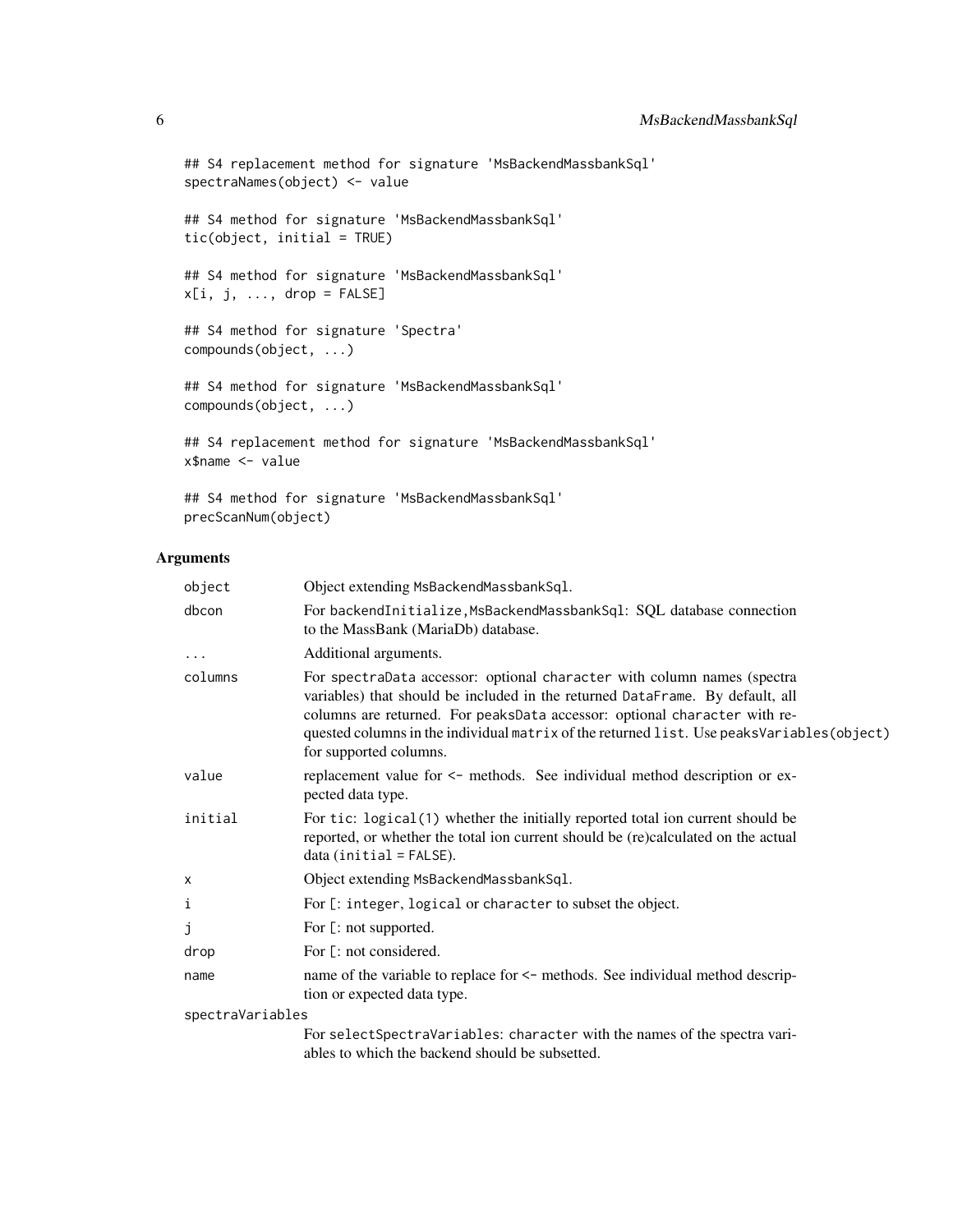#### <span id="page-6-0"></span>Value

See documentation of respective function.

#### Supported Backend functions

The following functions are supported by the MsBackendMassbankSqlMassbankDb.

- [: subset the backend. Only subsetting by element (*row*/i) is allowed
- \$, \$<-: access or set/add a single spectrum variable (column) in the backend.
- acquisitionNum: returns the acquisition number of each spectrum. Returns an integer of length equal to the number of spectra (with NA\_integer\_ if not available).
- peaksData returns a list with the spectras' peak data. The length of the list is equal to the number of spectra in object. Each element of the list is a matrix with columns "mz" and "intensity". For an empty spectrum, a matrix with 0 rows and two columns (named mz and intensity) is returned. Parameter columns allows to select which peaks variables to return, but supports currently only "mz" and "intensity".
- backendInitialize: initialises the backend by retrieving the IDs of all spectra in the database. Parameter dbcon with the connection to the MassBank MySQL database is required.
- dataOrigin: gets a character of length equal to the number of spectra in object with the *data origin* of each spectrum. This could e.g. be the mzML file from which the data was read.
- dataStorage: returns "<MassBank>" for all spectra.
- centroided, centroided<-: gets or sets the centroiding information of the spectra. centroided returns a logical vector of length equal to the number of spectra with TRUE if a spectrum is centroided, FALSE if it is in profile mode and NA if it is undefined. See also isCentroided for estimating from the spectrum data whether the spectrum is centroided. value for centroided< is either a single logical or a logical of length equal to the number of spectra in object.
- collisionEnergy, collisionEnergy <-: gets or sets the collision energy for all spectra in object. collisionEnergy returns a numeric with length equal to the number of spectra (NA\_real\_ if not present/defined), collisionEnergy<- takes a numeric of length equal to the number of spectra in object. Note that the collision energy description from MassBank are provided as spectra variable "collisionEnergyText".
- intensity: gets the intensity values from the spectra. Returns a [NumericList\(\)](#page-0-0) of numeric vectors (intensity values for each spectrum). The length of the list is equal to the number of spectra in object.
- ionCount: returns a numeric with the sum of intensities for each spectrum. If the spectrum is empty (see isEmpty), NA\_real\_ is returned.
- isCentroided: a heuristic approach assessing if the spectra in object are in profile or centroided mode. The function takes the qtl th quantile top peaks, then calculates the difference between adjacent m/z value and returns TRUE if the first quartile is greater than k. (See Spectra:::.isCentroided for the code.)
- isEmpty: checks whether a spectrum in object is empty (i.e. does not contain any peaks). Returns a logical vector of length equal number of spectra.
- isolationWindowLowerMz, isolationWindowLowerMz<-: gets or sets the lower m/z boundary of the isolation window.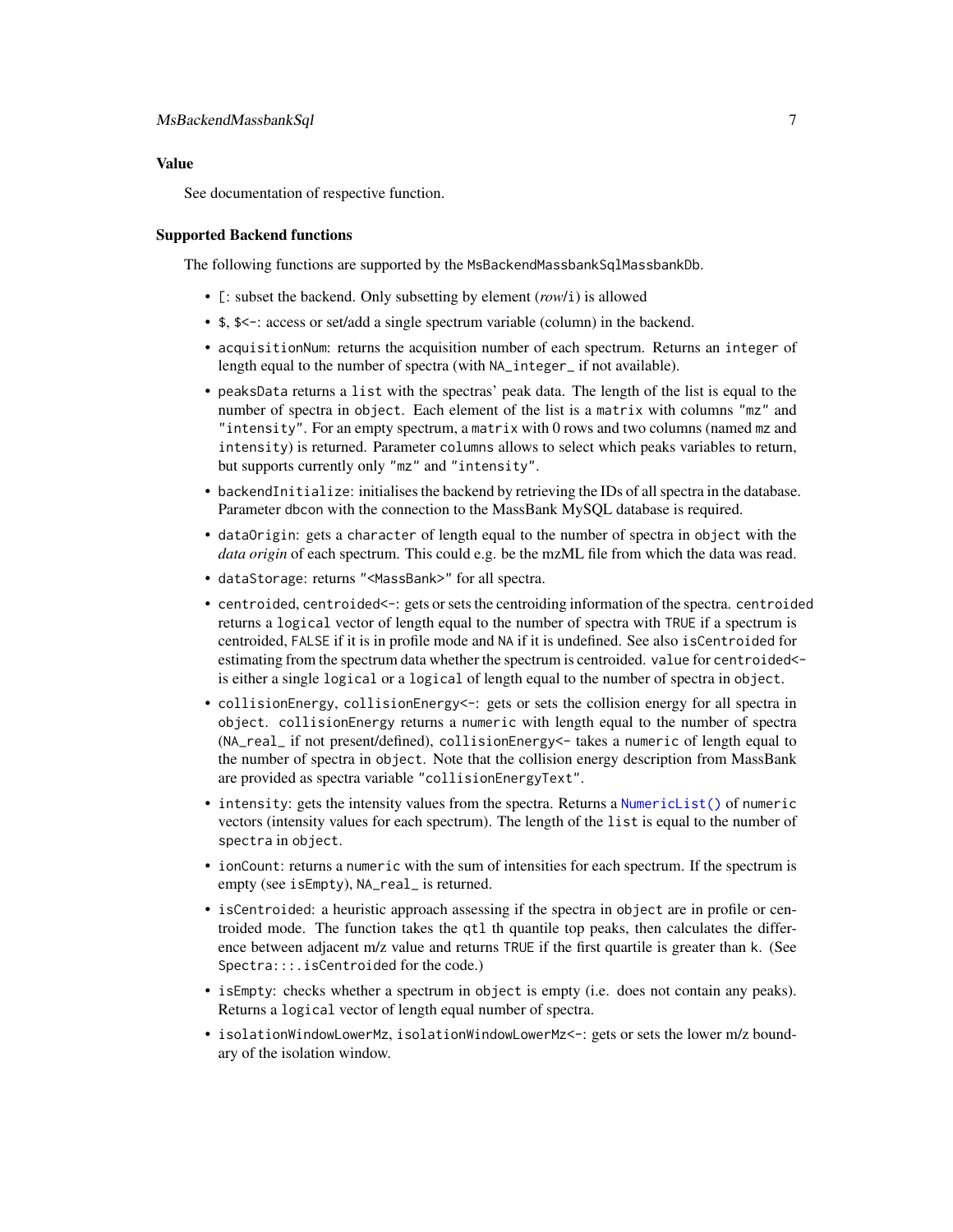- <span id="page-7-0"></span>• isolationWindowTargetMz, isolationWindowTargetMz<-: gets or sets the target m/z of the isolation window.
- isolationWindowUpperMz, isolationWindowUpperMz<-: gets or sets the upper m/z boundary of the isolation window.
- isReadOnly: returns a logical(1) whether the backend is *read only* or does allow also to write/update data.
- length: returns the number of spectra in the object.
- lengths: gets the number of peaks (m/z-intensity values) per spectrum. Returns an integer vector (length equal to the number of spectra). For empty spectra, 0 is returned.
- msLevel: gets the spectra's MS level. Returns an integer vector (of length equal to the number of spectra) with the MS level for each spectrum (or  $NA$  integer if not available).
- mz: gets the mass-to-charge ratios (m/z) from the spectra. Returns a [NumericList\(\)](#page-0-0) or length equal to the number of spectra, each element a numeric vector with the m/z values of one spectrum.
- polarity, polarity<-: gets or sets the polarity for each spectrum. polarity returns an integer vector (length equal to the number of spectra), with  $\theta$  and 1 representing negative and positive polarities, respectively, polarity <- expects an integer vector of length 1 or equal to the number of spectra.
- precursorCharge, precursorIntensity, precursorMz, precScanNum, precAcquisitionNum: get the charge (integer), intensity (numeric), m/z (numeric), scan index (integer) and acquisition number (interger) of the precursor for MS level 2 and above spectra from the object. Returns a vector of length equal to the number of spectra in object. NA are reported for MS1 spectra of if no precursor information is available.
- reset: restores the backend to its original state, i.e. deletes all locally modified data and reinitializes the backend to the full data available in the database.
- rtime, rtime  $\leftarrow$ : gets or sets the retention times for each spectrum (in seconds). rtime returns a numeric vector (length equal to the number of spectra) with the retention time for each spectrum. rtime<- expects a numeric vector with length equal to the number of spectra.
- scanIndex: returns an integer vector with the *scan index* for each spectrum. This represents the relative index of the spectrum within each file. Note that this can be different to the acquisitionNum of the spectrum which is the index of the spectrum as reported in the mzML file.
- selectSpectraVariables: reduces the information within the backend to the selected spectra variables.
- smoothed, smoothed <-: gets or sets whether a spectrum is *smoothed*. smoothed returns a logical vector of length equal to the number of spectra. smoothed <- takes a logical vector of length 1 or equal to the number of spectra in object.
- spectraData: gets general spectrum metadata (annotation, also called header). spectraData returns a DataFrame. Note that replacing the spectra data with spectraData<- is not supported.
- spectraNames: returns a character vector with the names of the spectra in object.
- spectraVariables: returns a character vector with the available spectra variables (columns, fields or attributes) available in object. This should return all spectra variables which are present in object, also "mz" and "intensity" (which are by default not returned by the spectraVariables, Spectra method).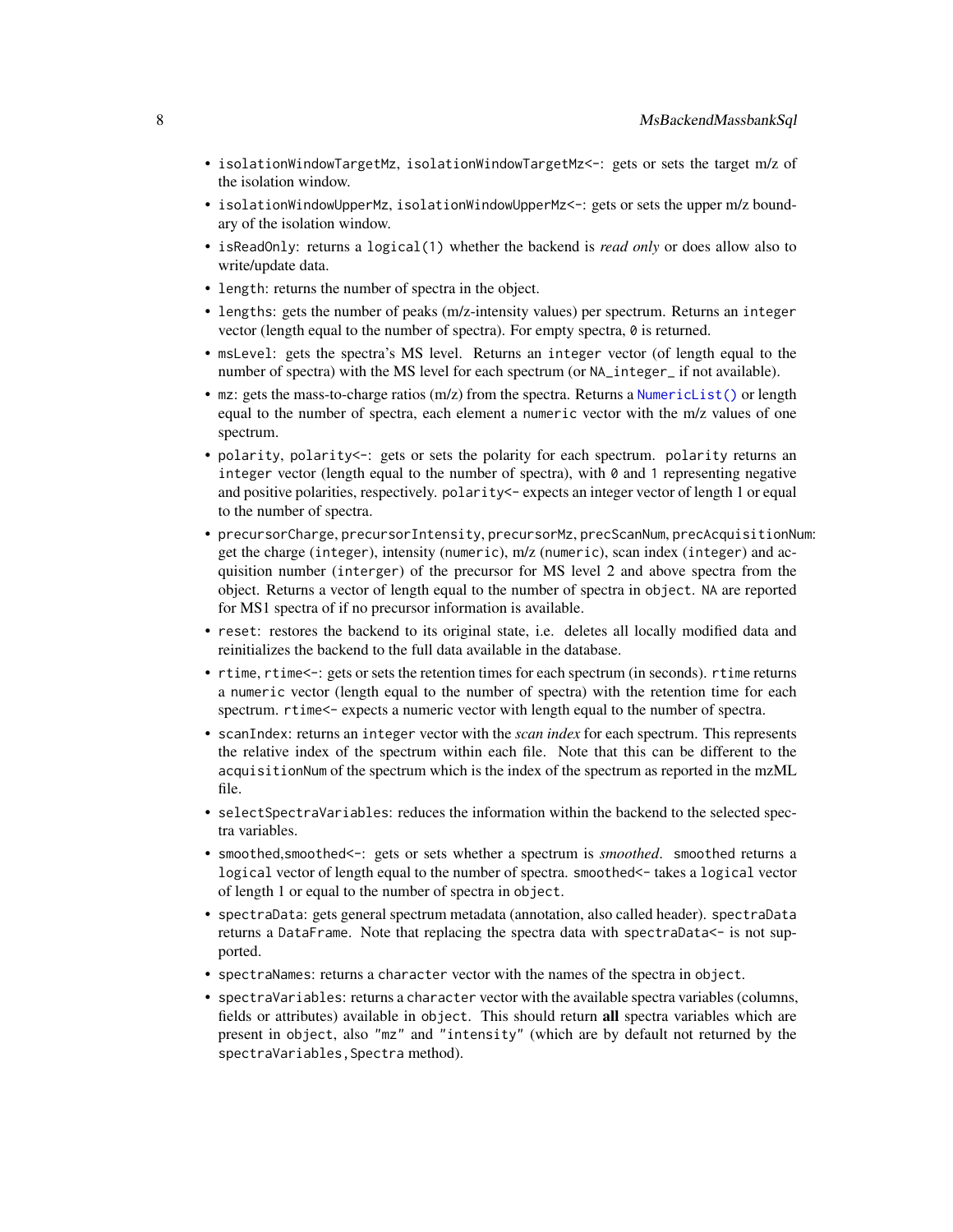#### MsBackendMassbankSql 9

• tic: gets the total ion current/count (sum of signal of a spectrum) for all spectra in object. By default, the value reported in the original raw data file is returned. For an empty spectrum, NA\_real\_ is returned.

#### Not supported Backend functions

The following functions are not supported by the MsBackendMassbankSql since the original data can not be changed.

backendMerge, export, filterDataStorage, filterPrecursorScan, peaksData<-, filterAcquisitionNum, intensity<-, mz<-, precScanNum, spectraData<-, spectraNames<-.

#### Retrieving compound annotations for spectra

While compound annotations are also provided *via* the spectraVariables of the backend, it would also be possible to use the compounds function on a Spectra object (that uses a MsBackendMassbankSql backend) to retrieve compound annotations for the specific spectra.

#### Author(s)

Johannes Rainer

#### Examples

```
## Create a connection to a database with MassBank data - in the present
## example we connect to a tiny SQLite database bundled in this package
## as public access to the MassBank MySQL is not (yet) supported. See the
## vignette for more information on how to install MassBank locally and
## enable MySQL database connections
library(RSQLite)
con <- dbConnect(SQLite(), system.file("sql", "minimassbank.sqlite",
    package = "MsBackendMassbank"))
## Given that we have the connection to a MassBank databas we can
## initialize the backend:
be <- backendInitialize(MsBackendMassbankSql(), dbcon = con)
be
## Access MS level
msLevel(be)
be$msLevel
## Access m/z values
be$mz
## Access the full spectra data (including m/z and intensity values)
spectraData(be)
## Add a new spectra variable
be$new_variable <- "b"
be$new_variable
```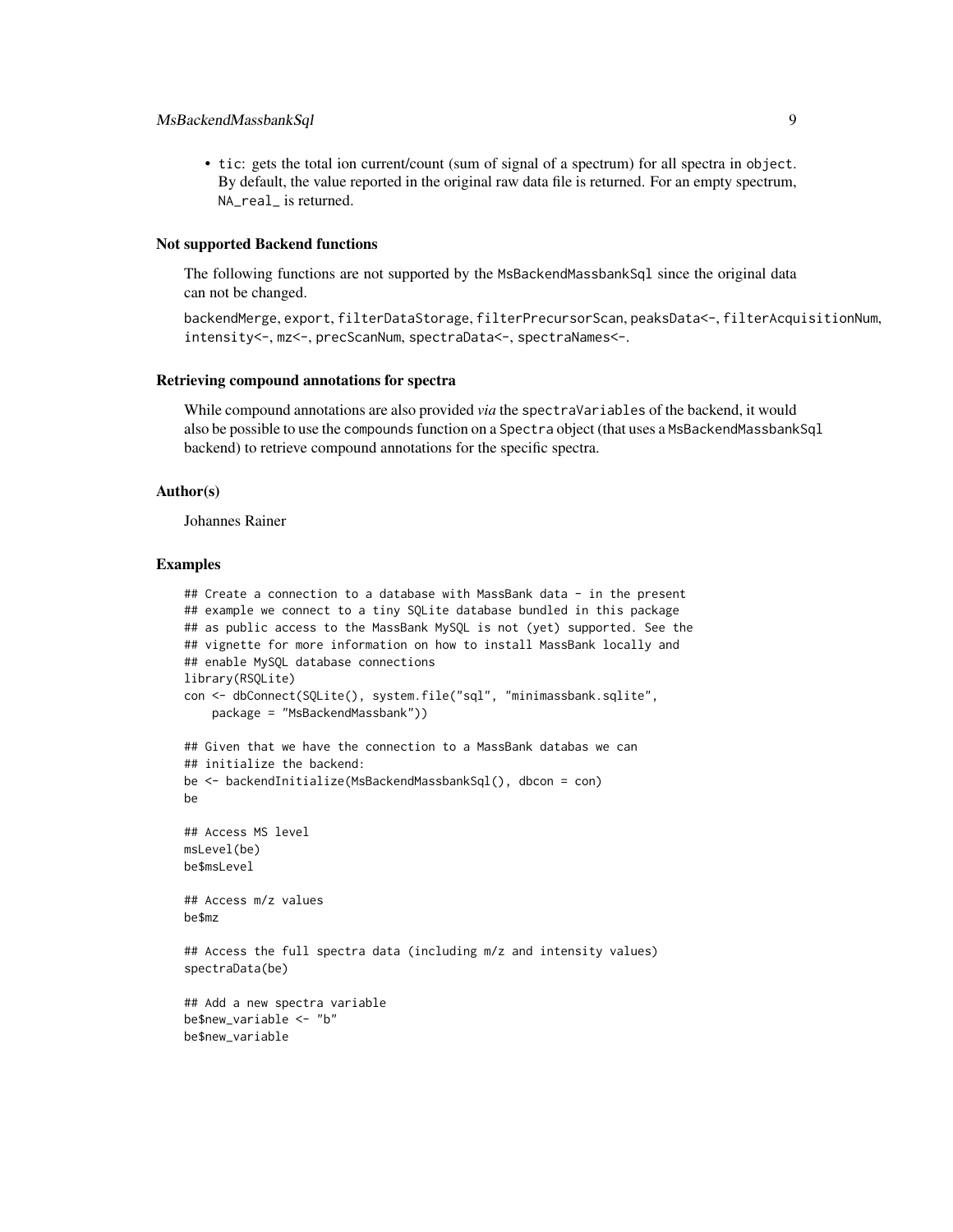## Subset the backend  $be\_sub \leftarrow be[c(3, 1)]$ 

spectraNames(be) spectraNames(be\_sub)